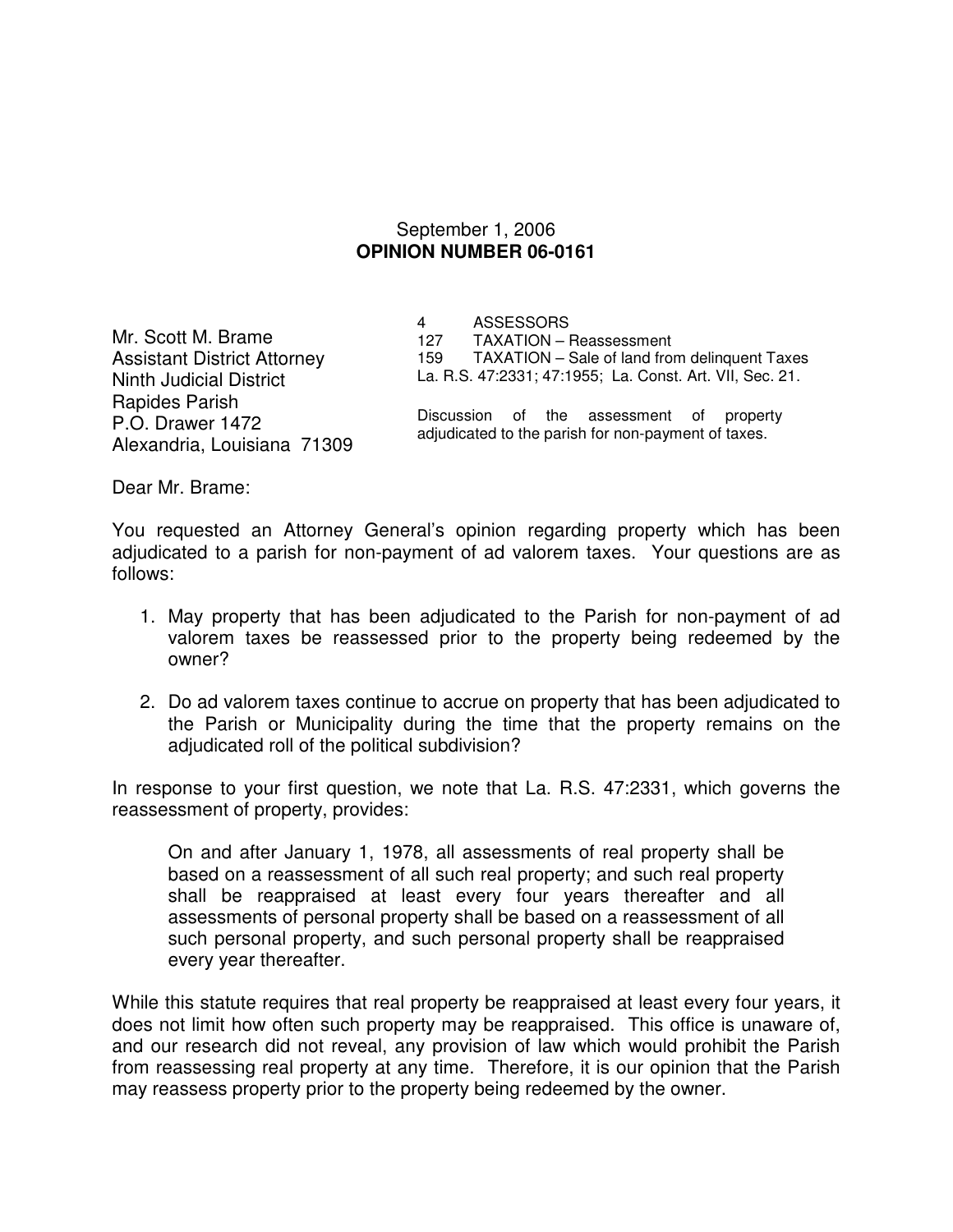$\overline{a}$ 

Your second question pertains to taxes on property adjudicated to the Parish. When property is adjudicated to the Parish, title passes to the Parish subject to any applicable redemption rights. As public property, the adjudicated property is exempt from ad valorem taxation under La. Const. Art. VII, Sec. 21.

La. R.S. 47:1955<sup>1</sup>, which governs the assessment of adjudicated property, provides in pertinent part:

After property has been adjudicated to the state, it shall be assessed, during the period allowed by existing law for its redemption, in the name of the person to whom it was assessed at the date of the sale. During the period allowed by existing law in which the owner of the property is permitted to redeem it, the tax collector shall not again sell the property under the continued assessment aforesaid while the property remains in a condition of forfeiture to the state, but the assessors of the several parishes of the state shall designate such property as adjudicated to the state, and list and assess it separately from all other property.

Accordingly, we are of the opinion that property adjudicated to the Parish or Municipality must be assessed, during the three year period of redemption allowed by law, in the name of the original owner (i.e., the person to whom it was assessed at the date of the sale). This property, however, must be listed and assessed separately from all other property and designated adjudicated to the Parish or Municipality. In accord are Attorney General Opinion Nos. 98-332 and 79-1494.

Following the three year period of redemption, adjudicated property should not be assessed for ad valorem taxes because such property is exempt under La. Const. Art. VII, Sec. 21.

Trusting this adequately responds to your request, we remain

Yours very truly,

 CHARLES C. FOTI, JR. ATTORNEY GENERAL

BY: \_\_\_\_\_\_\_\_\_\_\_\_\_\_\_\_\_\_\_\_\_\_\_\_\_\_\_\_\_\_\_\_\_

KENNETH L. ROCHE, III

 $1$  La. R.S. 47:1955 refers to property adjudicated to the state. However, property is adjudicated to the state pursuant to La. R.S. 47:2186. La. R.S. 47:2251 provides that the parish where the property is located is substituted for the state in all procedures for the collection of delinquent taxes, including R.S. 47:2186.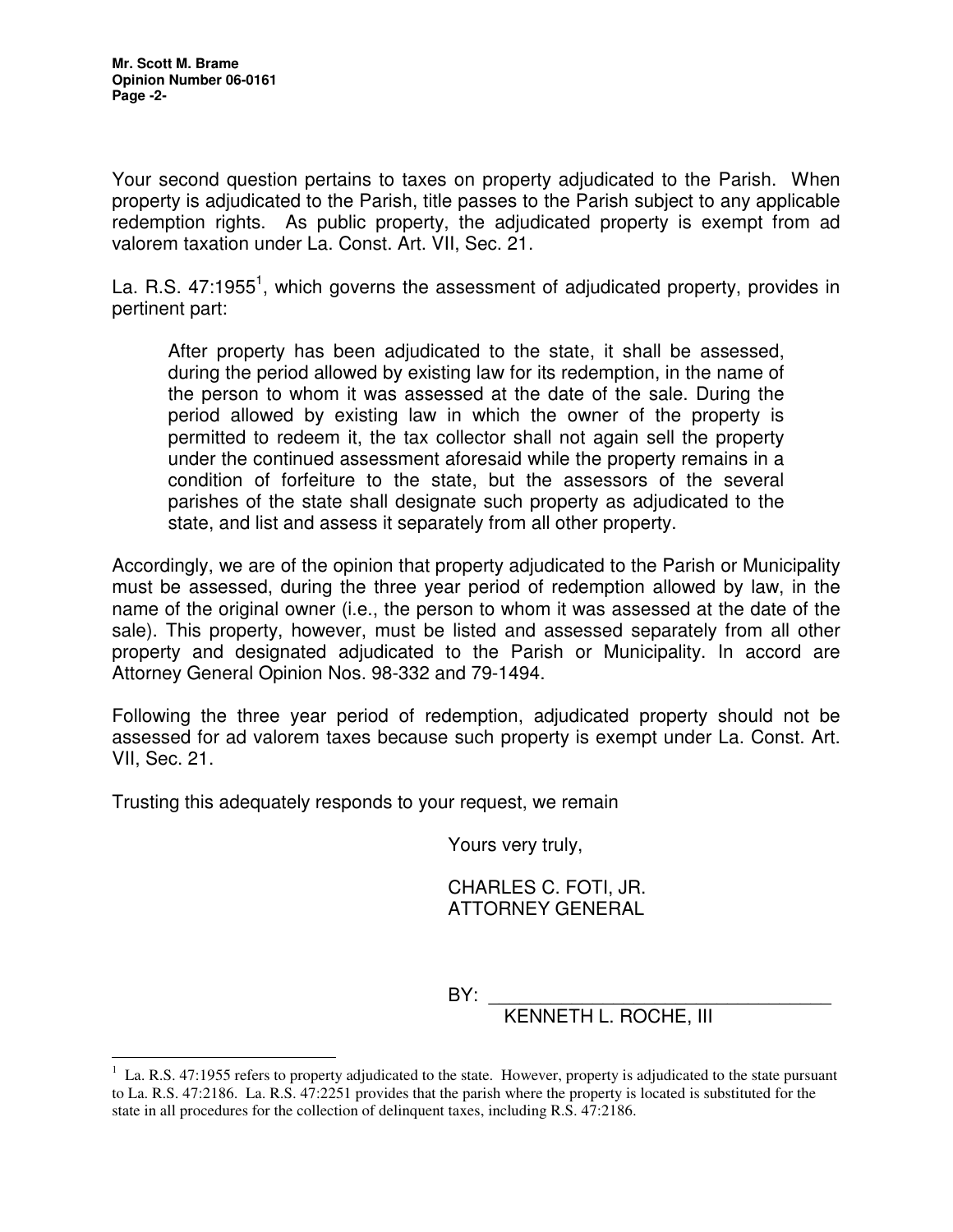**Mr. Scott M. Brame Opinion Number 06-0161 Page -3-** 

Assistant Attorney General

CCF, JR/KLR, III/jv